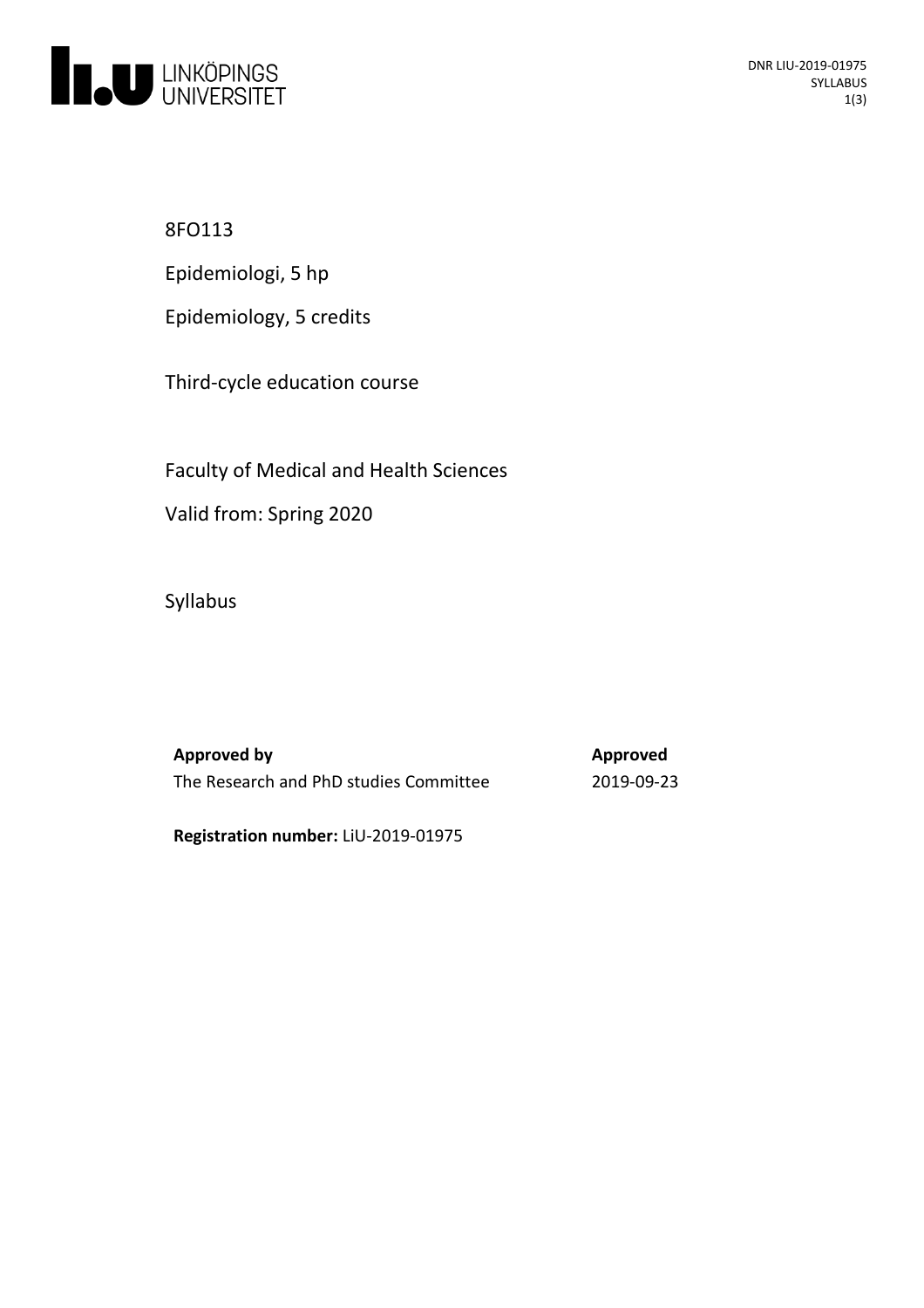### **Admission**

Entry requirement for studies on third-cycle education courses

- second-cycle degree,
- 240 credits in required courses, including at least 60 second-cycle credits, or
- acquisition of equivalent knowledge in some other manner

Specific entry requirements for this course is approved course Basic Biostatistics (4 credits) or acquisition of equivalent knowledge in some other manner

#### **Learning outcomes**

By the end of the course the students will be able to:

*Knowledge and understanding*

Account for relevant methods that can be used to measure health in a population Account for the identification of factors that influence health status on a population basis

*Competence and skills*

Plan and critically appraise the conduct of epidemiological studies.

#### *Judgement and approach*

Judge how epidemiological methods may be used under different circumstances.

### **Contents**

Theoretical aspects on epidemiological methods, study design, statistics and causal relations. Practical application of epidemiological methods will be addressed*.* 

## **Educational methods**

The pedagogical approach applied at the Faculty of Medical and Health Sciences is student centered, problem based learning (PBL). The student takes responsibility for his/her own learning, and seeks and evaluates information and knowledge based on own queries and formulated problems. The role of the teacher is to guide and support the students.